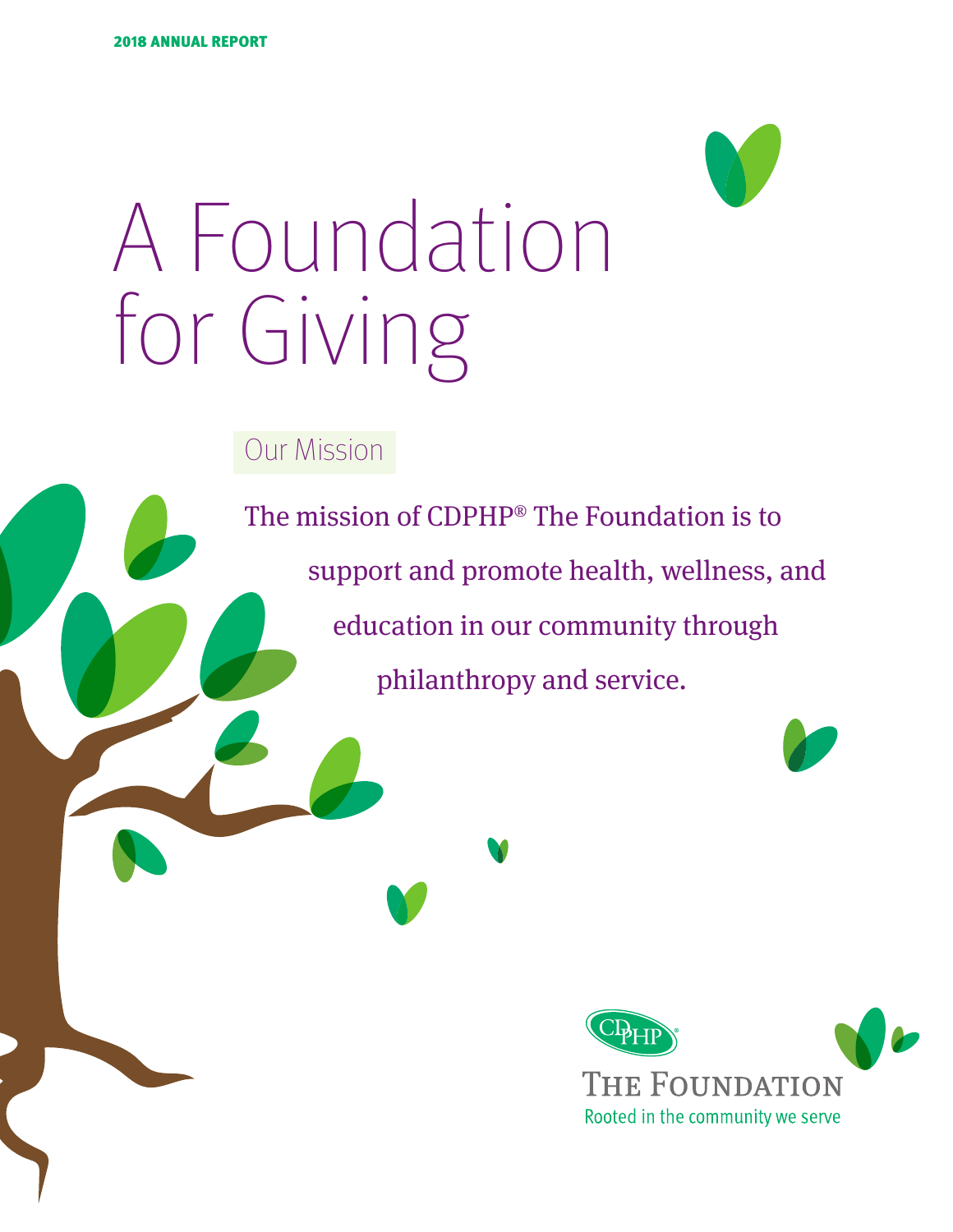# Giving is Our Tradition

CDPHP has established deep roots in the communities we serve, cultivating close ties and supporting the mission of countless civic, cultural, and charitable organizations. Since CDPHP was founded in 1984, our corporate giving program has donated millions of dollars and contributed thousands of volunteer hours to extend the reach and impact of numerous charities and improve the lives of residents in our service area.

# **Fundraising**

## Charity of Choice: A Year-Long Charitable Campaign

Every year since 2010, CDPHP has chosen one or more nonprofit organizations as its Charity of Choice and encouraged staff to support, not only financially, but through personal, hands-on involvement. These employee-driven, year-long fundraising and volunteer campaigns have yielded lasting partnerships and raised more than \$431,000 for organizations that have a powerful, local impact.

During the Charity of Choice selection process, CDPHP considers a range of eligible nonprofit organizations and invites a subset to apply for consideration. Four finalists are then selected from the pool of applicants, and our employees are asked to vote for their top choice(s).

In 2018, CDPHP employees raised over \$70,000, with Family & Child Service of Schenectady serving as a beneficiary of funds.

## Cornival

In 2015, CDPHP and SEFCU partnered to organize the annual Cornival fundraiser to help combat hunger in the Capital Region. Cornival developed into a popular lunchtime event, attracting more than 400 guests who have the opportunity to sample delicious corn-themed dishes from several local restaurants. In 2018, Hope 7 Food Pantry received more than \$10,000 to aid its efforts to alleviate food insecurity in our communities.



Raised by CDPHP employees for the Charities of Choice campaigns since 2010



Raised by CDPHP employees for the 2018 Charities of Choice

Raised in partnership with SEFCU at the 2018 Cornival and donated to Hope 7 Food Pantry



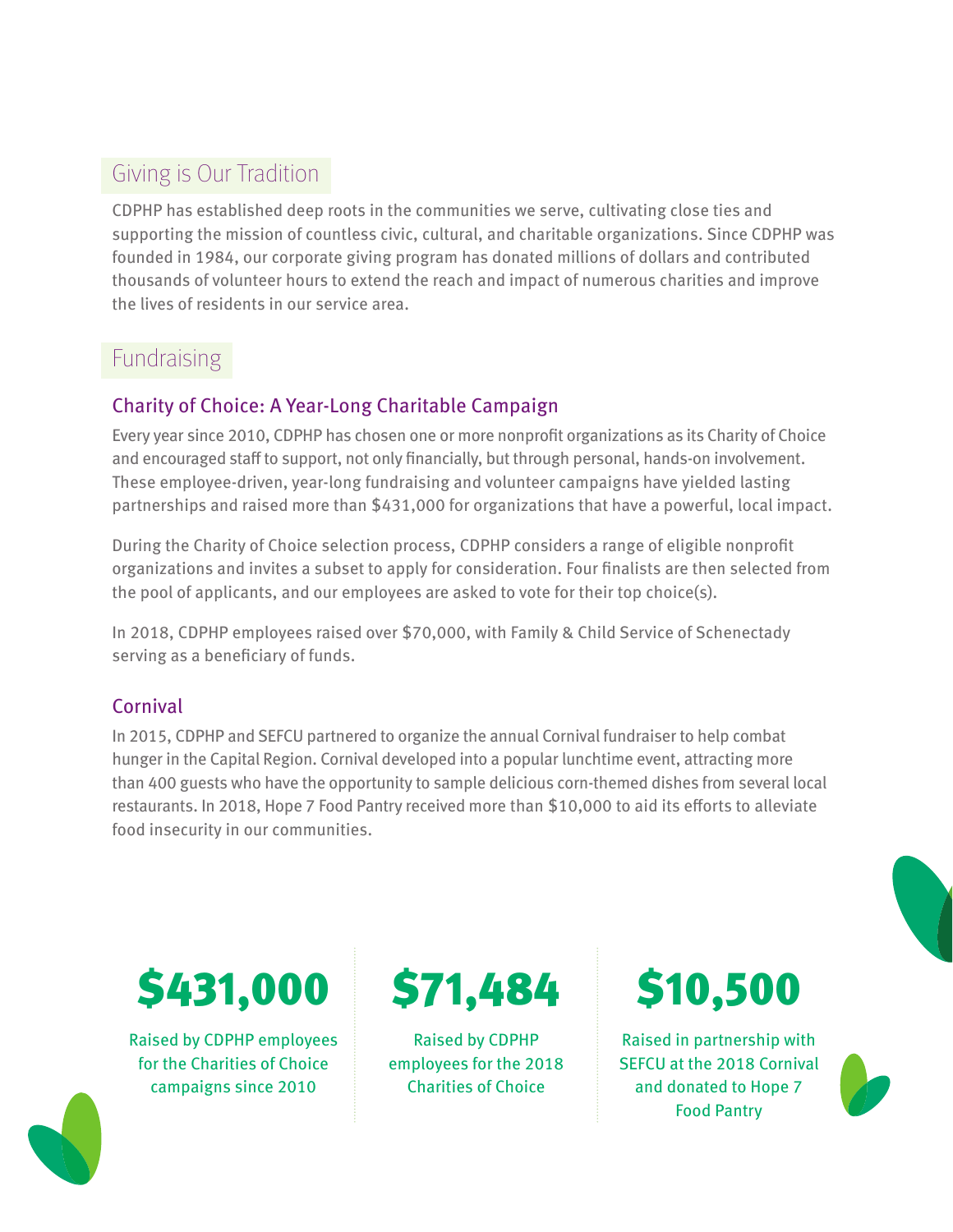# Financials†



### Income Statement *for the period ending December 31, 2018*

|                                                                       | Actual     |
|-----------------------------------------------------------------------|------------|
| <b>Foundation Revenue from CDPHP</b>                                  | \$240,111  |
| <b>Foundation Revenue from External Sources</b>                       | \$61,449   |
| Charity of Choice Revenue from CDPHP                                  | \$5,460    |
| <b>Charity of Choice Revenue from External Sources</b>                | \$42,889   |
| Cornival Revenue from CDPHP                                           | \$2,137    |
| <b>Cornival Revenue from External Sources</b>                         | \$2,978    |
| <b>Donated Goods/Services from CDPHP</b>                              | \$65,671   |
| Donated Goods/Services from External Sources                          | \$16,667   |
| <b>Total Revenue</b>                                                  | \$437,362  |
| Total Donation Expense*                                               | \$76,417   |
| Allocated Costs (Salary, Fringe, and Building Expense) <sup>¥</sup>   | \$65,671   |
| General & Administrative Expenses <sup>¥</sup>                        | \$44,305   |
| Net Income                                                            | \$250,968  |
| <b>Revenue from External Sources</b>                                  | 28.35%     |
| <b>Revenue from Internal Sources</b>                                  | 71.65%     |
| * Donation Details:                                                   |            |
| 2017 Reclass                                                          | ( \$1,423) |
| Charity of Choice - Family & Child Service of Schenectady             | \$37,725   |
| University at Albany Foundation Scholarship - School of Public Health | \$25,000   |
| Albany Medical Center Foundation - John Carter Scholarship Fund       | \$10,000   |
| Cornival                                                              | \$5,115    |
| Total                                                                 | \$76,417   |

# **Balance Sheet** *as of December 31, 2018*

### **ASSETS**

| .                        |      |
|--------------------------|------|
| <b>CURRENT ASSETS</b>    |      |
| Cash                     |      |
| <b>Other Receivables</b> | '91. |
| <b>Total Assets</b>      |      |

### **LIABILITIES AND NET ASSETS**

| <b>CURRENT LIABILITIES</b>                      |  |
|-------------------------------------------------|--|
| Due to Charities                                |  |
| <b>General Accruals</b>                         |  |
| Total Current Liabilities                       |  |
| Total Net Assets                                |  |
| <b>Total Current Liabilities and Net Assets</b> |  |

*¥ CDPHP staff that serve the business in other capacities also allocate a portion of their time toward CDPHP The Foundation events and activities*